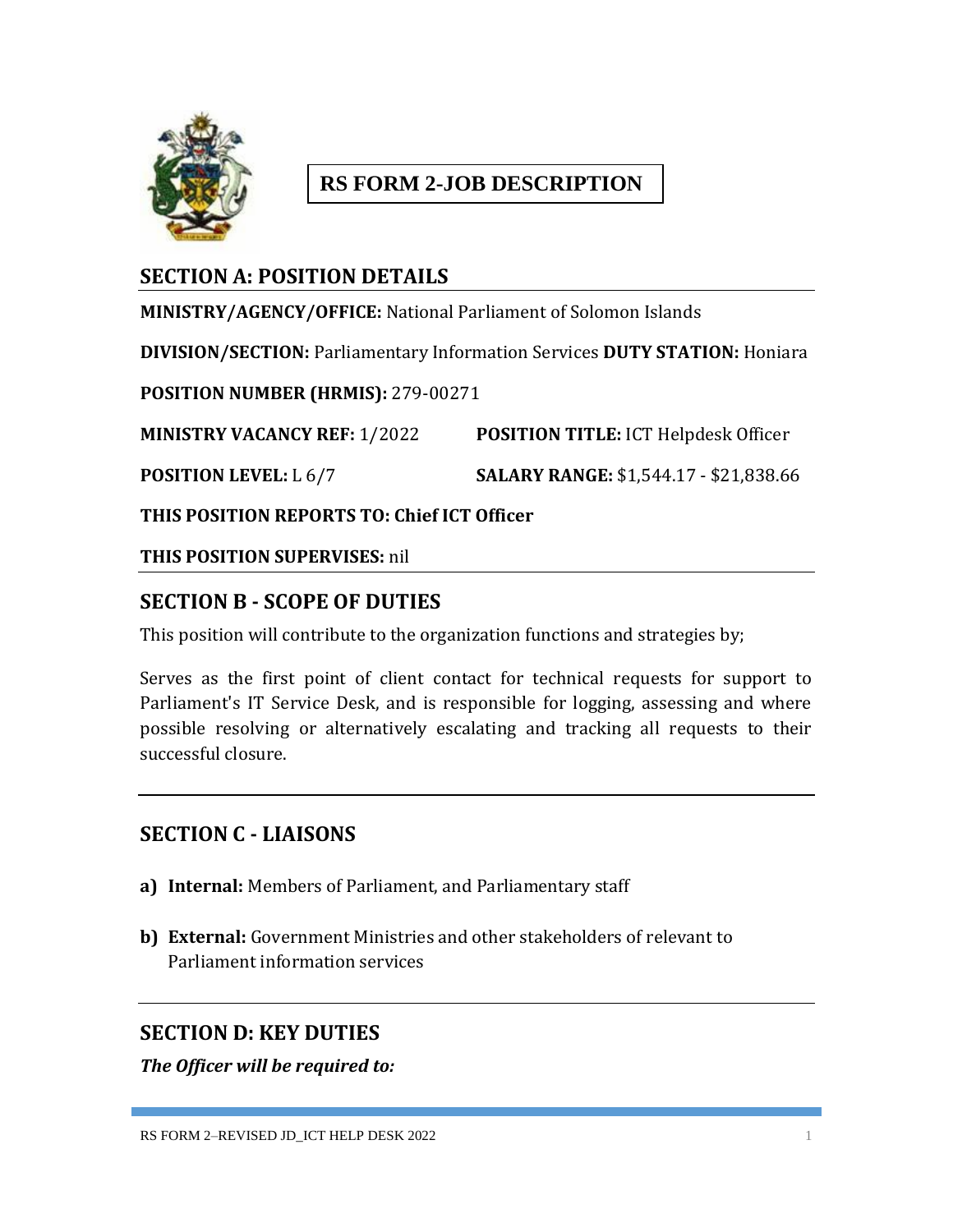### *Technical*

- Provide technical assistance and advice on the advanced features and use of the Parliament's network and infrastructure technology environment.
- Provide technical skill so as to resolve common issues with devices and software supported for use within Parliament's technology environment.
- Undertake technical project-related activities including research, testing and document-writing.

### *Service Delivery*

- Provide accurate and timely initial assessments and classifications of all client requests for service desk support.
- Quickly and effectively resolve known issues with Parliament's technology environment, and ensure that any new information or procedures gained as a result is shared with all IT support staff and users.
- Resolve incidents where possible and otherwise promptly escalate them.
- Keep clients informed on status and progress of their requests for support.
- Transfer knowledge and skills so that users become more self-sufficient in dealing with problems.
- Identify and act on opportunities to improve client satisfaction, effectiveness and efficiency with respect to clients' use of Parliament's technology environment.
- On occasion, provide temporary relief support for *Senior ICT Support* staff responsibilities.

### *Support and Administration*

- Maintain up to date records of requests to the IT Service Desk for technical support.
- Maintain a thorough understanding of IT Service Desk procedures and Parliament's policies, procedures and standards as they relate to the use of Parliament's technology environment.
- Liaise with *Senior ICT Support* and other staff to facilitate the timely resolution of individual support requests.
- Manage individual tasks and projects to ensure the provision of timely, effective service to members and Parliamentary staff.
- Lead and Manage ICT procurement, in accordance to National Parliament ICT Policy.

# **SECTION E – KEY RESULT AREAS**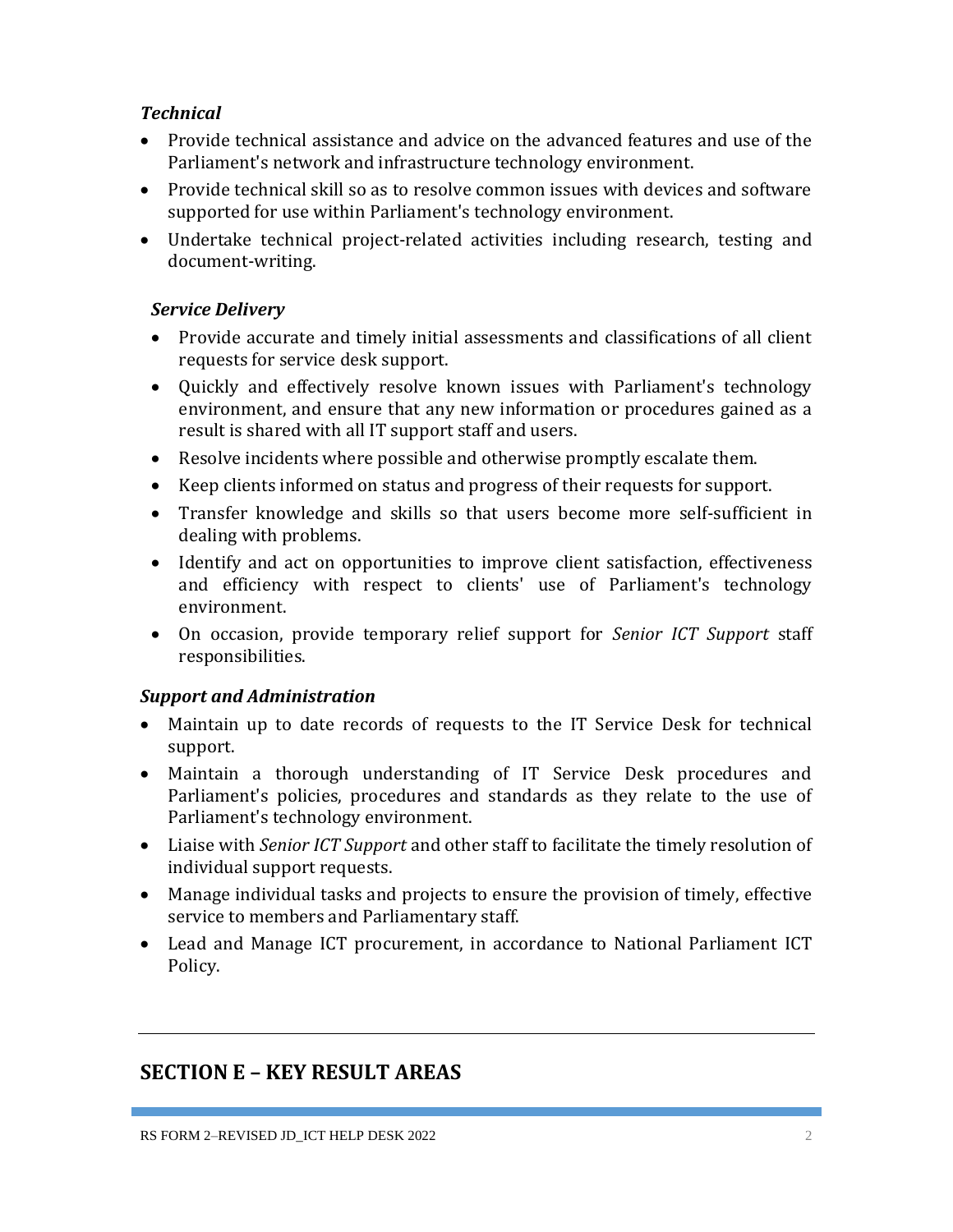#### *Successful performance of the duties will be indicated by:*

- 1. Demonstrated experience working in an IT service desk environment, including diagnosing and resolving technical incidents and using call-logging software.
- 2. Well-developed oral and interpersonal communication skills with a proven capability to deliver excellent customer service, user support and guidance in an IT context.
- 3. Demonstrated conceptual, analytical and problem solving skills to resolve issues both directly and also by way of suggesting alternative solutions.
- 4. Demonstrated technical skill and experience working in a support context with a range of technologies including Windows, Microsoft Office and a range of enduser devices.
- 5. Sound organisational skills including the ability to balance competing priorities and meet strict deadlines.
- 6. Knowledge of the practices and principles of successful IT service desk operations.
- 7. Other duties as directed by the Director of Parliamentary Information Services and Senior ICT Staff are performed and results are delivered on time.
- 8. 100% attendance (unless on authorised leave) and compliance with Code of Conduct

## **SECTION F – CAPABILITY AND QUALIFICATIONS**

### **Mandatory Qualifications**

 Bachelor Degree in computer Science and/or Information Systems or Diploma in any IT related field or.

### **Desirable Qualifications**

- Tertiary qualification in IT/CS or any related discipline is desirable for this role.
- ICT work experience is desirable.

### **Capabilities Required**

- Maintaining a general awareness of the operations of Parliament, its policies, procedures and conventions.
- Maintaining awareness of technologies, issues and workarounds as they relate to the Parliament's technology environment and clients' use of technology.
- Explaining technical issues and instructions to non-technical clients and colleagues.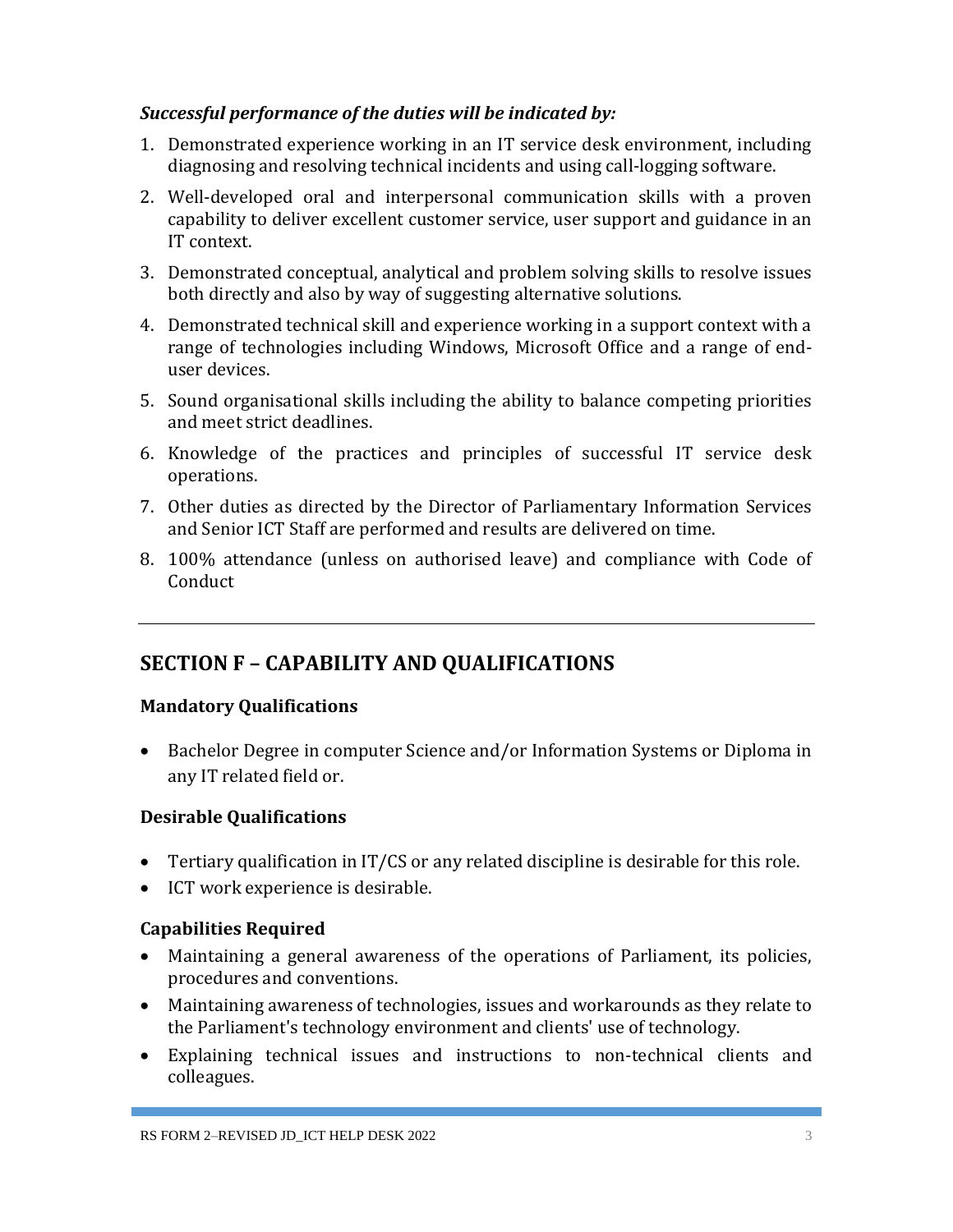Delivering excellent customer service and completing tasks within tight time constraints

## **SECTION G – SELECTION CRITERIA**

#### **Experience:**

- 1. Understanding of the role of Parliament and the system of government in the Solomon Islands.
- 2. Experience and current knowledge of information technology resources in the field of Information Communication Technology.
- 3. Experience and performance of leadership management roles in the field of Information Communication Technology (ICT).

#### **Knowledge:**

- 4. Extensive working knowledge of computing hardware, and software applications in the process of installation, configuration and troubleshooting.
- 5. Knowledgeable of high-level ICT performance in terms IT specification and procurements.
- 6. Extensive of current knowledge of information technology in terms of clients helpdesk
- 7. Demonstrated interest in the emerging technology trends, and an ability to implement new services in response to ICT changing user needs.
- 8. Understanding of the role of Parliament and the system of government in the Solomon Islands.

### **Skills and ability:**

- 9. Proof possession of several skills such as; ICT, research, analytical and report writing, communication, planning and organizing skills, as evident in academic qualification and work experiences.
- 10. Ability to understand and comply with the public service Code of Conduct and follow all other laws, policies and procedures which relate to the improving gender equality and creating safer workplaces.
- 11. Ability to develop and deliver effective ICT Helpdesk services to Members and staff and clients of the Parliament.